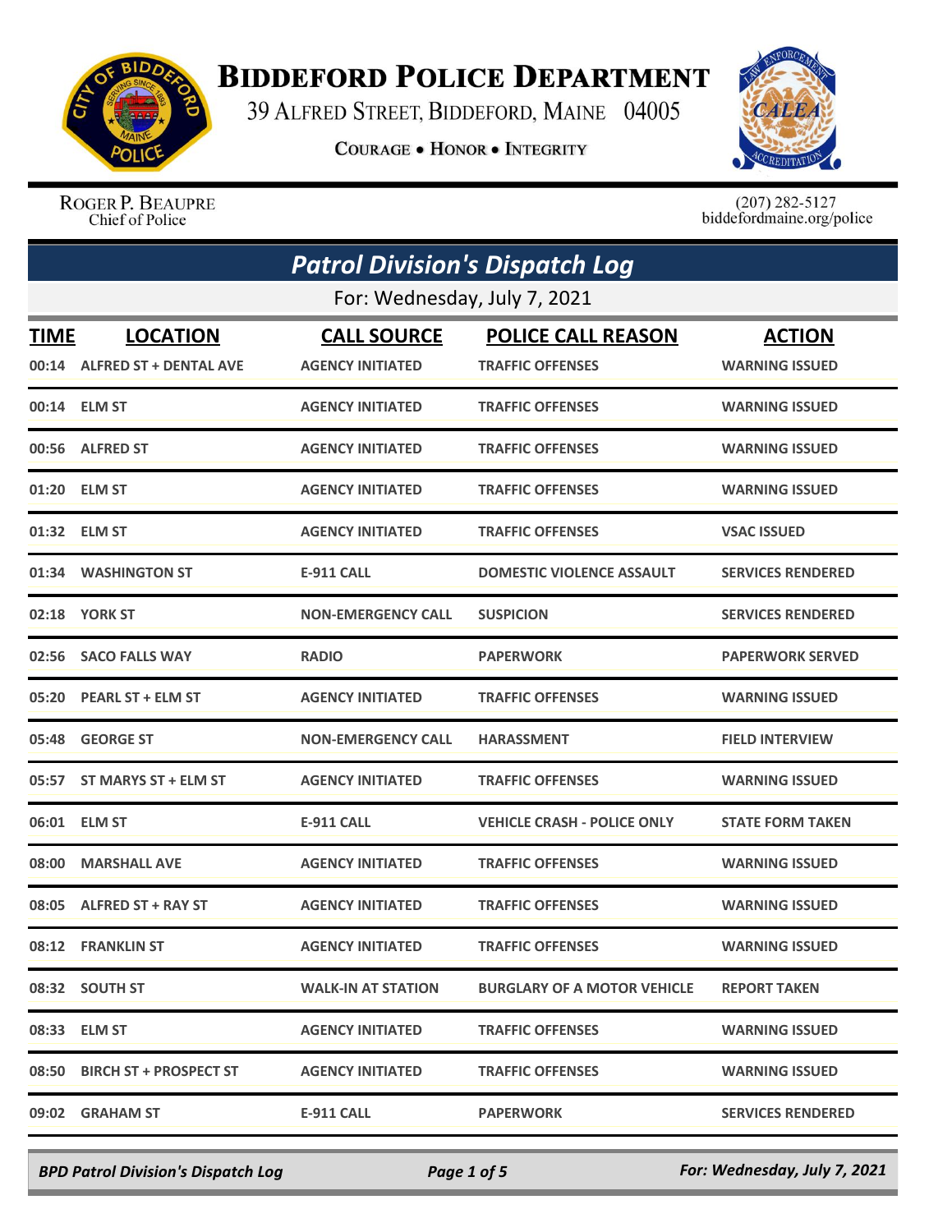| <b>TIME</b> | <b>LOCATION</b><br>09:03 ALFRED ST                                                                                                | <b>CALL SOURCE</b><br><b>NON-EMERGENCY CALL</b> | <b>POLICE CALL REASON</b><br><b>TRESPASSING</b>                | <b>ACTION</b><br><b>SERVICES RENDERED</b> |  |
|-------------|-----------------------------------------------------------------------------------------------------------------------------------|-------------------------------------------------|----------------------------------------------------------------|-------------------------------------------|--|
| 09:04       | <b>FORTUNES ROCKS RD</b>                                                                                                          | <b>AGENCY INITIATED</b>                         | <b>COMMUNITY ENGAGEMENT</b>                                    | <b>NO VIOLATION</b>                       |  |
| 09:11       | <b>BEACH HOUSE LN</b>                                                                                                             | <b>AGENCY INITIATED</b>                         | <b>COMMUNITY ENGAGEMENT</b>                                    | <b>NO VIOLATION</b>                       |  |
| 09:15       | <b>HORRIGAN CT</b>                                                                                                                | <b>AGENCY INITIATED</b>                         | <b>OUT FOR FOLLOW UP</b>                                       | <b>SERVICES RENDERED</b>                  |  |
|             | 09:17 ALFRED ST                                                                                                                   | <b>WALK-IN AT STATION</b>                       | <b>PAPERWORK</b>                                               | <b>SERVICES RENDERED</b>                  |  |
|             | 09:37 ALFRED ST                                                                                                                   | <b>AGENCY INITIATED</b>                         | <b>TRAFFIC OFFENSES</b>                                        | <b>WARNING ISSUED</b>                     |  |
| 10:04       | <b>MAIN ST</b>                                                                                                                    | <b>AGENCY INITIATED</b>                         | <b>COMMUNITY ENGAGEMENT</b>                                    | <b>NO VIOLATION</b>                       |  |
|             | 11:29 SOUTH ST + MAY ST                                                                                                           | <b>AGENCY INITIATED</b>                         | <b>TRAFFIC OFFENSES</b>                                        | <b>WARNING ISSUED</b>                     |  |
|             | 11:34 SOUTH ST                                                                                                                    | <b>AGENCY INITIATED</b>                         | <b>TRAFFIC OFFENSES</b>                                        | <b>WARNING ISSUED</b>                     |  |
|             | 11:35 ALFRED ST                                                                                                                   | <b>NON-EMERGENCY CALL</b>                       | <b>DRUG</b>                                                    | <b>SERVICES RENDERED</b>                  |  |
|             | 11:37 ELM ST                                                                                                                      | <b>E-911 CALL</b>                               | <b>BOLO</b>                                                    | <b>NO ACTION REQUIRED</b>                 |  |
| 11:40       | <b>SOUTH ST + MCKENNEY DR</b>                                                                                                     | <b>AGENCY INITIATED</b>                         | <b>TRAFFIC OFFENSES</b>                                        | <b>WARNING ISSUED</b>                     |  |
| 11:46       | <b>SOUTH ST</b>                                                                                                                   | <b>AGENCY INITIATED</b>                         | <b>TRAFFIC OFFENSES</b>                                        | <b>VSAC ISSUED</b>                        |  |
|             | 11:58 SOUTH ST                                                                                                                    | <b>AGENCY INITIATED</b>                         | <b>TRAFFIC OFFENSES</b>                                        | <b>WARNING ISSUED</b>                     |  |
|             | 12:04 SOUTH ST                                                                                                                    | <b>AGENCY INITIATED</b>                         | <b>TRAFFIC OFFENSES</b>                                        | <b>WARNING ISSUED</b>                     |  |
|             | 12:10 SOUTH ST                                                                                                                    | <b>AGENCY INITIATED</b>                         | <b>TRAFFIC OFFENSES</b>                                        | <b>WARNING ISSUED</b>                     |  |
|             | 12:11 CHICOPEE LN                                                                                                                 | <b>WALK-IN AT STATION</b>                       | <b>DOMESTIC COMPLAINTS</b>                                     | <b>REPORT TAKEN</b>                       |  |
| 12:21       | <b>WESTERN AVE</b>                                                                                                                | <b>AGENCY INITIATED</b>                         | <b>TRAFFIC OFFENSES</b>                                        | <b>SUMMONS ISSUED</b>                     |  |
|             | OFFENDER: BRIANT SCOTT LEVIGNE  AGE: 45  RESIDENT OF: BIDDEFORD, ME<br>CHARGE: OPERATING AFTER HABITUAL OFFENDER REVOCATION-PRIOR |                                                 |                                                                |                                           |  |
|             |                                                                                                                                   |                                                 | OFFENDER: TROY DANIEL CYR  AGE: 31  RESIDENT OF: BIDDEFORD, ME |                                           |  |
|             | <b>CHARGE: PERMITTING UNLAWFUL USE</b>                                                                                            |                                                 |                                                                |                                           |  |
|             | 12:21 POOL ST                                                                                                                     | <b>NON-EMERGENCY CALL</b>                       | <b>ASSIST OTHER AGENCY</b>                                     | <b>SERVICES RENDERED</b>                  |  |
|             | 12:50 SOUTH ST + MAPLEWOOD AVE                                                                                                    | <b>AGENCY INITIATED</b>                         | <b>TRAFFIC OFFENSES</b>                                        | <b>WARNING ISSUED</b>                     |  |
|             | <b>12:51 PIKE ST</b>                                                                                                              | <b>E-911 CALL</b>                               | <b>TRESPASSING</b>                                             | <b>CIVIL COMPLAINT</b>                    |  |
|             | 12:59 ALFRED ST                                                                                                                   | <b>AGENCY INITIATED</b>                         | <b>COMMUNITY ENGAGEMENT</b>                                    | <b>SERVICES RENDERED</b>                  |  |
|             | 12:59 SOUTH ST + MCKENNEY DR                                                                                                      | <b>AGENCY INITIATED</b>                         | <b>TRAFFIC OFFENSES</b>                                        | <b>WARNING ISSUED</b>                     |  |

*BPD Patrol Division's Dispatch Log Page 2 of 5 For: Wednesday, July 7, 2021*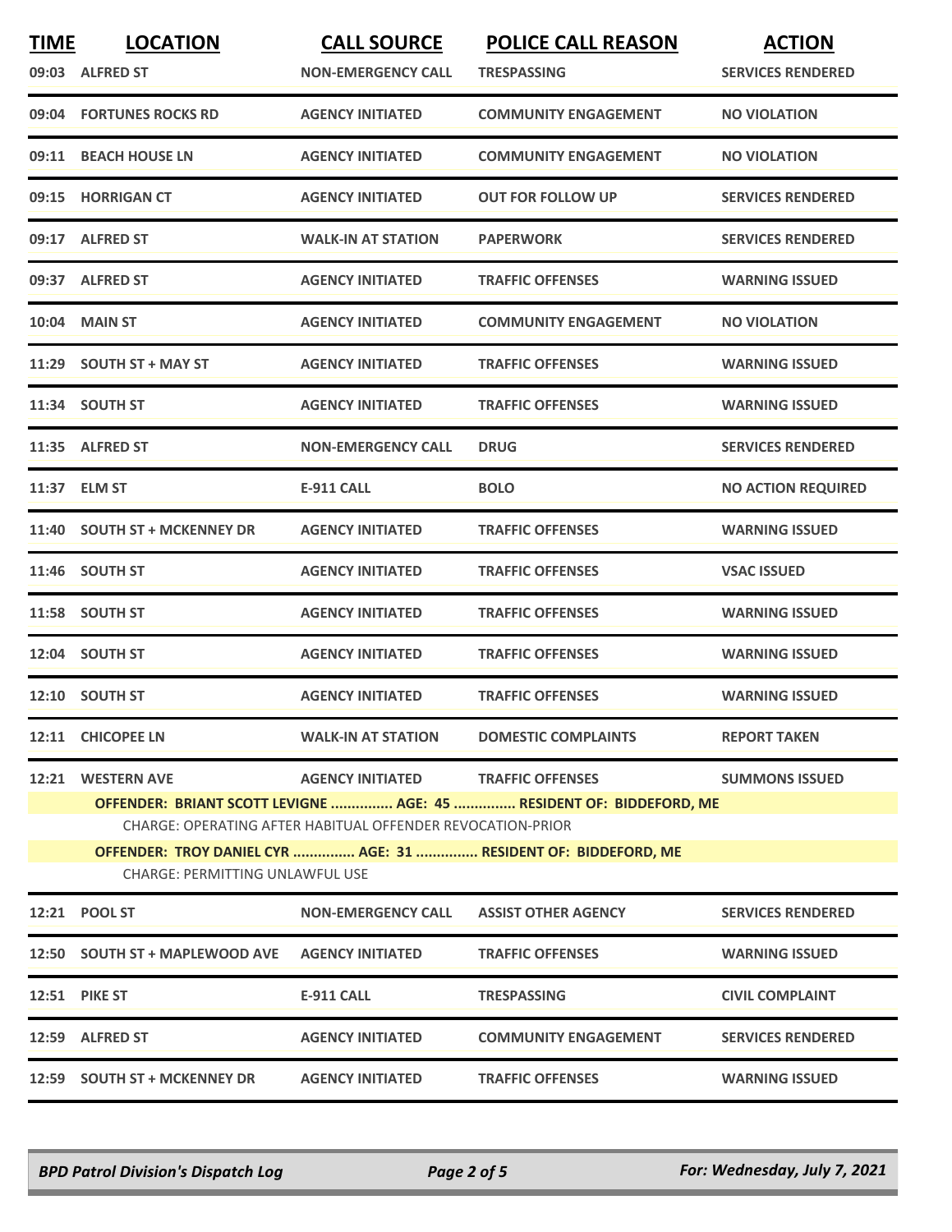| <b>TIME</b> | <b>LOCATION</b><br><b>12:59 FORTUNES ROCKS RD</b>  | <b>CALL SOURCE</b><br><b>AGENCY INITIATED</b>                            | <b>POLICE CALL REASON</b><br><b>COMMUNITY ENGAGEMENT</b>                                    | <b>ACTION</b><br><b>NO VIOLATION</b> |
|-------------|----------------------------------------------------|--------------------------------------------------------------------------|---------------------------------------------------------------------------------------------|--------------------------------------|
| 13:09       | <b>SOUTH ST + WESTMORE AVE</b>                     | <b>AGENCY INITIATED</b>                                                  | <b>TRAFFIC OFFENSES</b>                                                                     | <b>WARNING ISSUED</b>                |
| 13:16       | <b>BEACH HOUSE LN</b>                              | <b>AGENCY INITIATED</b>                                                  | <b>COMMUNITY ENGAGEMENT</b>                                                                 | <b>NO VIOLATION</b>                  |
| 13:17       | <b>SOUTH ST</b>                                    | <b>AGENCY INITIATED</b>                                                  | <b>TRAFFIC OFFENSES</b>                                                                     | <b>VSAC ISSUED</b>                   |
|             | 13:19 LEDGEMERE DR                                 | <b>NON-EMERGENCY CALL</b>                                                | <b>ANIMAL COMPLAINT</b>                                                                     | <b>SERVICES RENDERED</b>             |
| 13:20       | <b>WASHINGTON ST</b>                               | <b>NON-EMERGENCY CALL</b>                                                | <b>DRINKING IN PUBLIC</b>                                                                   | <b>SERVICES RENDERED</b>             |
|             | 13:24 ELM ST                                       | <b>NON-EMERGENCY CALL</b>                                                | <b>VIN VERIFICATION</b>                                                                     | <b>SERVICES RENDERED</b>             |
|             | 13:33 SOUTH ST                                     | <b>AGENCY INITIATED</b>                                                  | <b>TRAFFIC OFFENSES</b>                                                                     | <b>WARNING ISSUED</b>                |
|             | 13:38 SOUTH ST                                     | <b>AGENCY INITIATED</b>                                                  | <b>TRAFFIC OFFENSES</b>                                                                     | <b>WARNING ISSUED</b>                |
|             | 13:38 ALFRED ST + CLARK ST                         | <b>AGENCY INITIATED</b>                                                  | <b>TRAFFIC OFFENSES</b>                                                                     | <b>WARNING ISSUED</b>                |
| 13:41       | <b>ALFRED ST</b>                                   | <b>E-911 CALL</b>                                                        | <b>CIVIL COMPLAINT</b>                                                                      | <b>CIVIL COMPLAINT</b>               |
| 13:46       | <b>ALFRED ST + CLARK ST</b>                        | <b>NON-EMERGENCY CALL</b>                                                | <b>CRUISER ACCIDENT</b>                                                                     | <b>STATE FORM TAKEN</b>              |
| 13:46       | <b>WASHINGTON ST + JEFFERSON S E-911 CALL</b>      |                                                                          | <b>VEHICLE CRASH - POLICE ONLY</b>                                                          | <b>SERVICES RENDERED</b>             |
|             | 13:50 SOUTH ST                                     | <b>AGENCY INITIATED</b>                                                  | <b>TRAFFIC OFFENSES</b>                                                                     | <b>WARNING ISSUED</b>                |
| 13:57       | <b>SOUTH ST</b>                                    | <b>AGENCY INITIATED</b>                                                  | <b>TRAFFIC OFFENSES</b>                                                                     | <b>VSAC ISSUED</b>                   |
| 13:59       | <b>WENTWORTH ST</b>                                | <b>AGENCY INITIATED</b>                                                  | <b>PARKING COMPLAINT</b>                                                                    | <b>SERVICES RENDERED</b>             |
|             | 14:07 ALFRED ST                                    | <b>WALK-IN AT STATION</b>                                                | <b>PAPERWORK</b>                                                                            | <b>SERVICES RENDERED</b>             |
|             | 14:07 CUTTS ST                                     | <b>NON-EMERGENCY CALL</b>                                                | <b>ANIMAL COMPLAINT</b>                                                                     | <b>SERVICES RENDERED</b>             |
|             | 14:11 SOUTH ST                                     | <b>AGENCY INITIATED</b>                                                  | <b>TRAFFIC OFFENSES</b>                                                                     | <b>VSAC ISSUED</b>                   |
|             | 14:28 ALFRED ST                                    | <b>WALK-IN AT STATION</b>                                                | <b>OUT FOR FOLLOW UP</b>                                                                    | <b>SERVICES RENDERED</b>             |
|             | 14:36 FOREST ST + WEST ST                          | <b>AGENCY INITIATED</b>                                                  | <b>TRAFFIC OFFENSES</b>                                                                     | <b>WARNING ISSUED</b>                |
|             | 14:49 WEST ST + WESTLAND AVE                       | <b>AGENCY INITIATED</b>                                                  | <b>TRAFFIC OFFENSES</b>                                                                     | <b>WARNING ISSUED</b>                |
|             | 14:56 GREENFIELD LN                                | <b>AGENCY INITIATED</b><br>CHARGE: OPERATING WITH SUSPENDED REGISTRATION | <b>TRAFFIC OFFENSES</b><br>OFFENDER: MARIA E SCHULTS  AGE: 67  RESIDENT OF: NEWBURYPORT, MA | <b>SUMMONS ISSUED</b>                |
|             | 15:15 MAIN ST<br><b>CHARGE: DRINKING IN PUBLIC</b> | AGENCY INITIATED DRINKING IN PUBLIC                                      | OFFENDER: HEATHER LEE FIELDS  AGE: 46  RESIDENT OF: BIDDEFORD, ME                           | <b>SUMMONS ISSUED</b>                |
|             | <b>BPD Patrol Division's Dispatch Log</b>          | Page 3 of 5                                                              |                                                                                             | For: Wednesday, July 7, 2021         |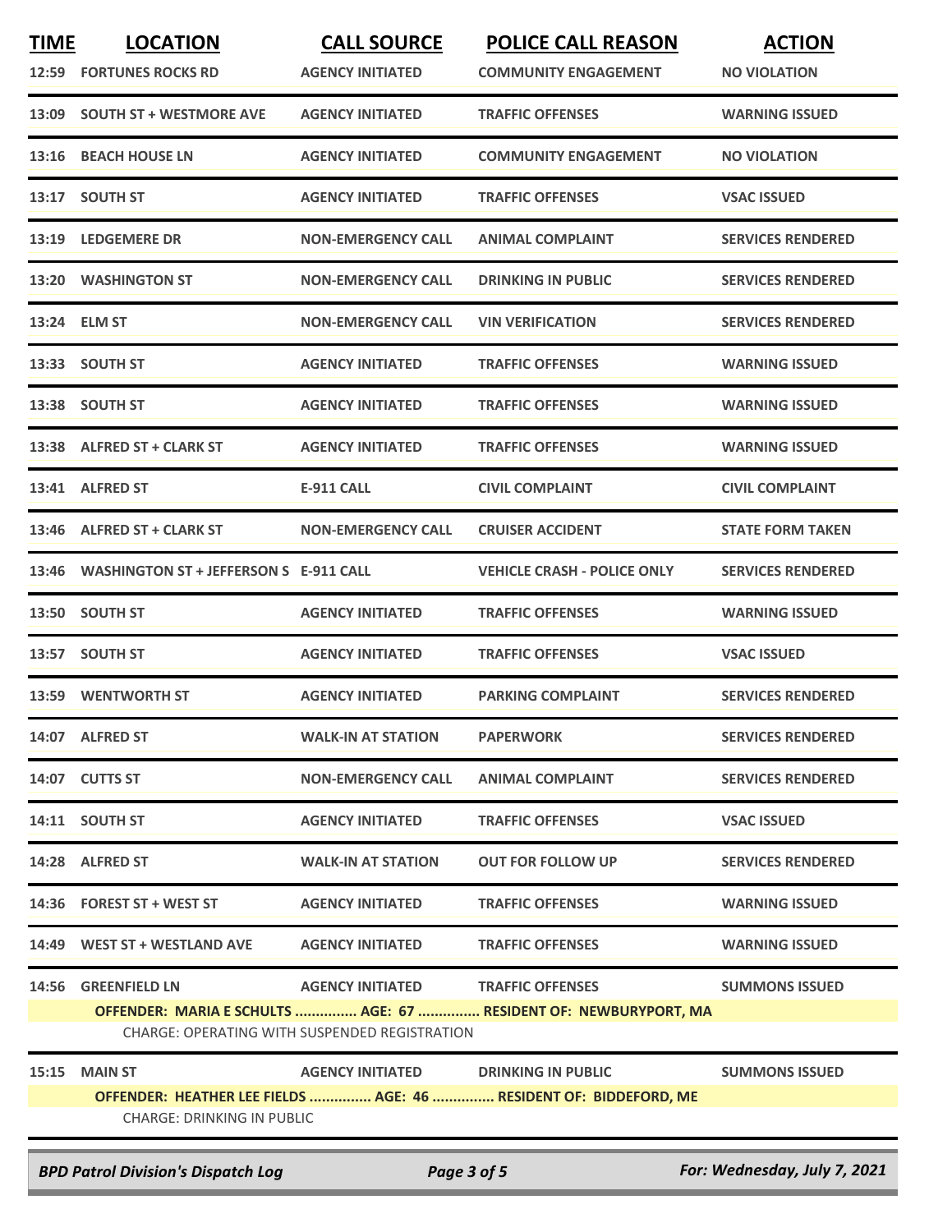|               |                                                                                                            |                                               |                                                       | <b>ACTION</b>                |
|---------------|------------------------------------------------------------------------------------------------------------|-----------------------------------------------|-------------------------------------------------------|------------------------------|
|               | 15:38 ALFRED ST                                                                                            | <b>NON-EMERGENCY CALL</b>                     | <b>POLICE INFORMATION</b>                             | <b>SERVICES RENDERED</b>     |
|               | 15:51 ALFRED ST                                                                                            | <b>AGENCY INITIATED</b>                       | <b>TRAFFIC OFFENSES</b>                               | <b>WARNING ISSUED</b>        |
| 15:58         | <b>SOUTH ST + VILLAGE LN</b>                                                                               | <b>AGENCY INITIATED</b>                       | <b>TRAFFIC OFFENSES</b>                               | <b>WARNING ISSUED</b>        |
| 16:01         | <b>MARINER WAY</b>                                                                                         | <b>E-911 CALL</b>                             | <b>SUSPICION</b>                                      | <b>REPORT TAKEN</b>          |
| 16:05         | <b>PRECOURT ST + BOOTH ST</b>                                                                              | <b>AGENCY INITIATED</b>                       | <b>TRAFFIC OFFENSES</b>                               | <b>SUMMONS ISSUED</b>        |
|               | OFFENDER: STEVEN R BEDARD  AGE: 29  RESIDENT OF: SANFORD, ME<br><b>CHARGE: FAILURE TO REGISTER VEHICLE</b> | CHARGE: OPERATING WITH SUSPENDED REGISTRATION |                                                       |                              |
|               | <b>16:06 WEST ST</b>                                                                                       | <b>E-911 CALL</b>                             | <b>SUSPICION</b>                                      | <b>SERVICES RENDERED</b>     |
| 16:37         | <b>MAIN ST</b>                                                                                             | <b>WALK-IN AT STATION</b>                     | <b>ARTICLES LOST/FOUND</b>                            | <b>SERVICES RENDERED</b>     |
|               | 17:20 BACON ST                                                                                             | <b>NON-EMERGENCY CALL</b>                     | <b>CIVIL COMPLAINT</b>                                | <b>SERVICES RENDERED</b>     |
|               | 17:21 LESTER B ORCUTT BLVD                                                                                 | <b>E-911 CALL</b>                             | <b>ASSIST WITH STRUCTURE FIRE</b>                     | <b>EXTINGUISHED</b>          |
| 17:39         | <b>GRAHAM ST</b>                                                                                           | <b>AGENCY INITIATED</b>                       | <b>SUSPICION</b>                                      | <b>SERVICES RENDERED</b>     |
| 18:44         | <b>ADAMS ST</b>                                                                                            | <b>NON-EMERGENCY CALL</b>                     | <b>PARKING COMPLAINT</b>                              | <b>SERVICES RENDERED</b>     |
|               | 18:58 ALFRED ST + DENTAL AVE                                                                               | <b>AGENCY INITIATED</b>                       | <b>TRAFFIC OFFENSES</b>                               | <b>WARNING ISSUED</b>        |
| 19:05         | <b>SUMMER ST</b>                                                                                           | <b>NON-EMERGENCY CALL</b>                     | <b>JUVENILE OFFENSES</b>                              | <b>SERVICES RENDERED</b>     |
| 19:22         | <b>ELM ST</b>                                                                                              | <b>E-911 CALL</b>                             | ASSIST WITH MEDICAL   ECHO LEVE TRANSPORT TO HOSPITAL |                              |
|               | 20:40 SUMMER ST                                                                                            | <b>AGENCY INITIATED</b>                       | <b>PAPERWORK</b>                                      | <b>PAPERWORK SERVED</b>      |
|               | 20:42 ELM ST + SOUTH ST                                                                                    | <b>AGENCY INITIATED</b>                       | <b>TRAFFIC OFFENSES</b>                               | <b>WARNING ISSUED</b>        |
|               | 20:46 CHICOPEE LN                                                                                          | <b>NON-EMERGENCY CALL</b>                     | <b>DOMESTIC COMPLAINTS</b>                            | <b>SERVICES RENDERED</b>     |
|               | 21:00 CUTTS ST                                                                                             | <b>NON-EMERGENCY CALL</b>                     | <b>PAPERWORK</b>                                      | <b>PAPERWORK SERVED</b>      |
|               | 21:25 SOUTH ST                                                                                             | <b>AGENCY INITIATED</b>                       | <b>SUSPICION</b>                                      | <b>UNFOUNDED</b>             |
| 21:45 HILL ST |                                                                                                            | <b>AGENCY INITIATED</b>                       | <b>TRAFFIC OFFENSES</b>                               | <b>WARNING ISSUED</b>        |
| 21:45 ELM ST  |                                                                                                            | <b>NON-EMERGENCY CALL</b>                     | <b>ALARM - POLICE</b>                                 | <b>BUILDING CHECK/SECURE</b> |
|               | 21:53 SOUTH ST                                                                                             | <b>AGENCY INITIATED</b>                       | <b>PAPERWORK</b>                                      | <b>PAPERWORK NOT SERVED</b>  |
|               | 23:20 HIGH ST                                                                                              | <b>NON-EMERGENCY CALL</b>                     | <b>FIREWORKS COMPLAINT</b>                            | <b>SERVICES RENDERED</b>     |
|               | 23:27 ALFRED ST                                                                                            | <b>AGENCY INITIATED</b>                       | <b>TRAFFIC OFFENSES</b>                               | <b>VSAC ISSUED</b>           |

*BPD Patrol Division's Dispatch Log Page 4 of 5 For: Wednesday, July 7, 2021*